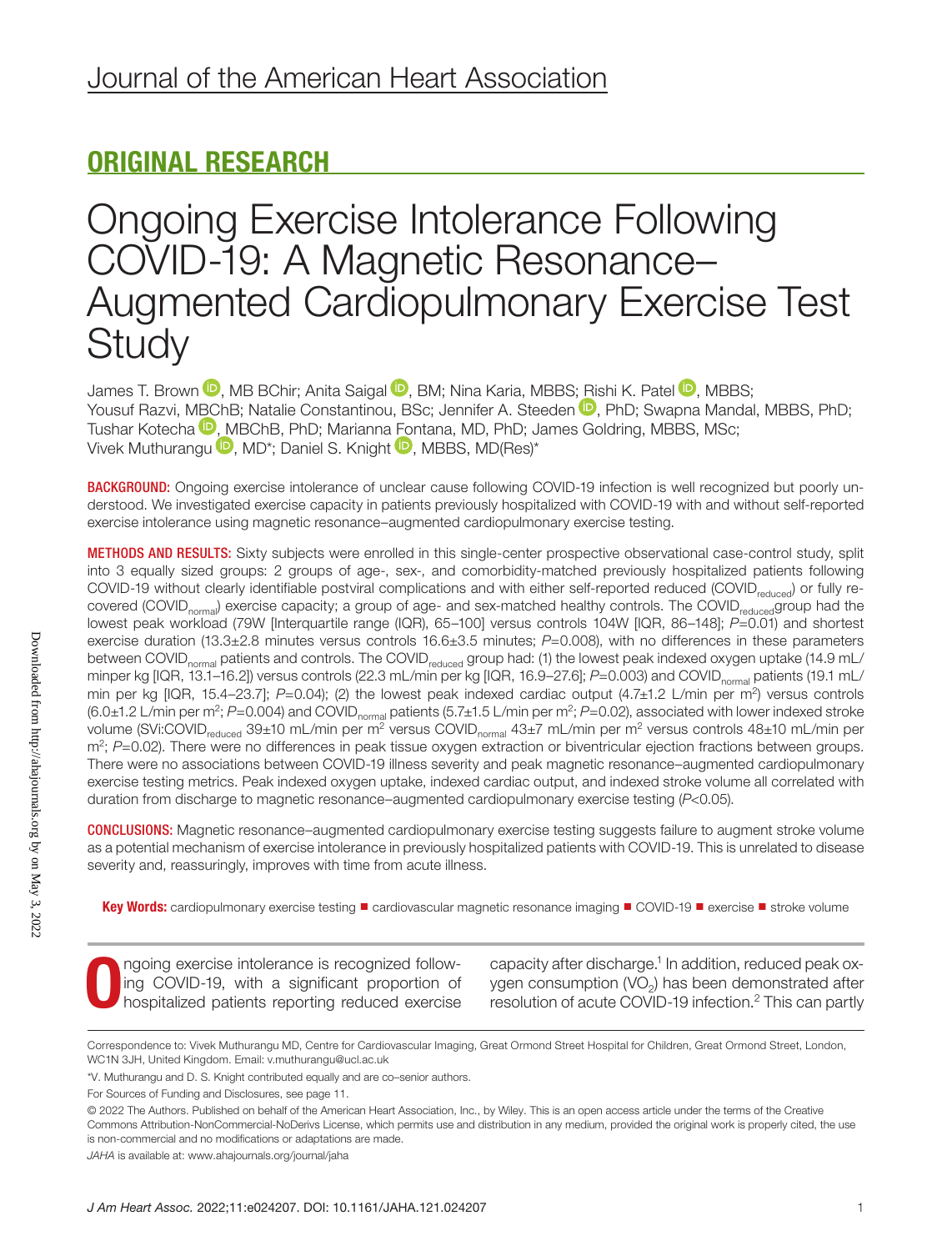# CLINICAL PERSPECTIVE

#### What Is New?

- The importance of stroke volume augmentation in the normal response to exercise is emphasized by this magnetic resonance–augmented cardiopulmonary exercise test study.
- The magnetic resonance–augmented cardiopulmonary exercise test demonstrated reduced systolic blood pressure augmentation in patients who had previously been hospitalized with COVID-19 infection and with self-reported ongoing reduced exercise capacity.
- There were no magnetic resonanceaugmented cardiopulmonary exercise test findings to suggest impaired contractile reserve, exercise diastolic dysfunction, or abnormalities of peak afterload in these patients, suggesting that inadequate preload could be a possible mechanism underlying reduced systolic blood pressure augmentation and, consequently, exercise intolerance.

## What Are the Clinical Implications?

- The comprehensive evaluation of unexplained dyspnea and exercise intolerance is pivotal to help correctly identify potential therapeutic targets in these patients.
- Although the causes of failure to augment systolic blood pressure on exercise require further investigation in these patients, the findings do raise the possibility of interventions tailored to volume expansion being explored in future studies.
- Reassuringly, abnormalities in peak magnetic resonance–augmented cardiopulmonary exercise test metrics may improve with time from the acute illness and are unrelated to markers of disease severity.

# Nonstandard Abbreviations and Acronyms

| ΔavO <sub>2</sub>               | arteriovenous oxygen content<br>gradient        |
|---------------------------------|-------------------------------------------------|
| CO                              | cardiac output                                  |
| COi                             | indexed cardiac output                          |
| <b>COVID</b> <sub>normal</sub>  | normal exercise capacity<br>following COVID-19  |
| <b>COVID</b> <sub>reduced</sub> | reduced exercise capacity<br>following COVID-19 |
| <b>CPET</b>                     | cardiopulmonary exercise<br>testing             |
| iVO <sub>2</sub><br>MR          | indexed oxygen uptake<br>magnetic resonance     |

| <b>MR-CPET</b> | magnetic resonance-<br>cardiopulmonary exercise<br>testing |
|----------------|------------------------------------------------------------|
| <b>SV</b>      | stroke volume                                              |
| VO.,           | oxygen consumption                                         |

be explained by residual lung parenchymal damage, myocardial injury, or sequelae from pulmonary thromboembolic disease.<sup>3–6</sup> However, exercise intolerance is also described in patients without clearly identifiable postviral complications.7 In this group, possible causes include: (1) failure to augment cardiac output (CO) attributable to reduced contractile or preload reserve and; (2) impaired skeletal muscle oxygen extraction caused by skeletal muscle dysfunction. Unfortunately, identifying and understanding the relative importance of these potential mechanisms is difficult with conventional cardiopulmonary exercise testing (CPET) as only VO<sub>2</sub> is directly measured.

We have developed a novel technique that combines exercise cardiovascular magnetic resonance (MR) with CPET (MR-CPET), allowing the simultaneous measurement of  $VO<sub>2</sub>$  and CO during exercise.<sup>8,9</sup> These data can then be used to calculate arteriovenous oxygen content gradient (∆avO<sub>2</sub>), a recognized marker of tissue oxygen extraction.<sup>10</sup> MR-CPET provides a comprehensive evaluation of the cardiopulmonary exercise response, affording a better understanding of exercise intolerance. In addition, MR-CPET also allows the accurate evaluation of biventricular volumes and function during exercise. These data can be useful in understanding CO augmentation in terms of both contractile and preload reserve.

The aim of this study was to use MR-CPET to investigate exercise capacity in patients hospitalized due to COVID-19 infection, with and without self-reported exercise intolerance, through comparison with a healthy control group.

# **METHODS**

#### Study Population

Sixty subjects were prospectively recruited into this single-center prospective observational casecontrol study and split into 3 equally sized groups: (1) self-reported reduced exercise capacity following COVID-19 infection (COVID<sub>reduced</sub>); (2) normal exercise capacity following COVID-19 infection (COVID $_{normal}$ ); and (3) age- and sex-matched normal controls. Patients who had recovered from COVID-19 were recruited from the Royal Free London NHS Foundation Trust COVID-19 follow-up clinic between January and May 2021. Patients in the post–COVID-19 groups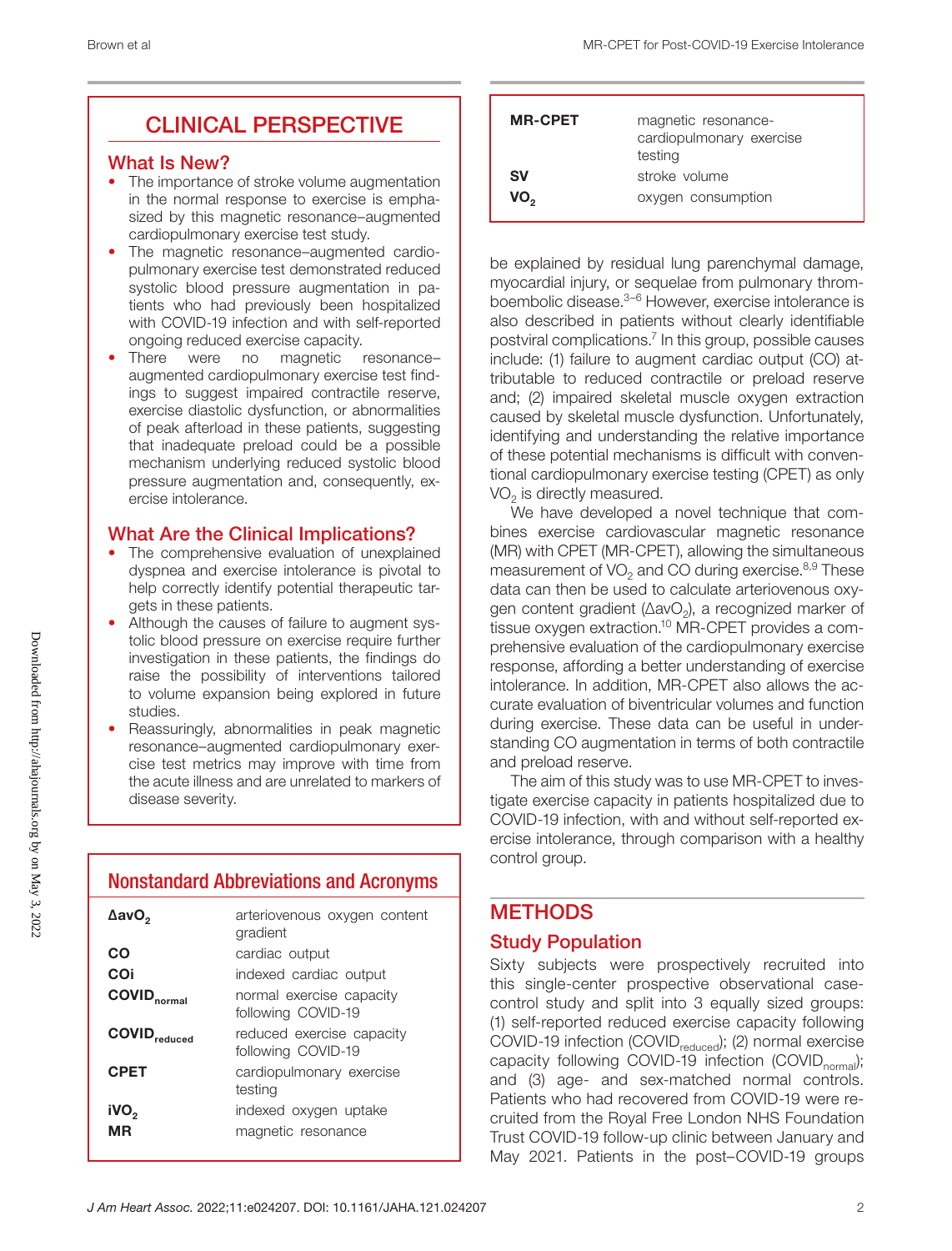were matched for age, sex, and the presence of diabetes and hypertension. Inclusion criteria for patients following COVID-19 were: (1) previous hospitalization with COVID-19 diagnosed by positive combined oro/ nasopharyngeal swab for severe acute respiratory syndrome coronavirus 2 by reverse-transcriptasepolymerase chain reaction; (2) age 18 to 80 years. Exclusion criteria were: (1) radiological evidence of residual lung parenchymal disease secondary to COVID-19; (2) troponin positivity during hospital admission; (3) admission to an intensive care unit for invasive ventilation; (4) diagnosis of pulmonary embolism during acute COVID-19 illness; (5) impaired left ventricular (LV) or right ventricular (RV) systolic function on resting cardiovascular magnetic resonance (CMR); (6) general contraindications to MR scanning; (7) pre-existing contraindications to performing exercise (eg, unstable symptoms including angina, exertional syncope); (8) previous known cardiovascular disease (including ischemic, nonischemic, and moderate to severe valvular disease); and (9) significant lung parenchymal disease that may confound CPET results, such as emphysema or interstitial lung disease (defined as >20% lung volume on computed tomography imaging).

We also recruited 20 uninfected age- and sexmatched healthy control subjects who had no history of COVID-19 and no history of cardiovascular disease, hypertension, or diabetes through advertisement by our institution. Fourteen (70%) control subjects underwent MR-CPET before the pandemic. The 6 postpandemic controls had not experienced any prior symptoms or previously been diagnosed with COVID-19.

The study was approved by national ethics committee (IRAS project ID 226101; REC reference 17/LO/1499, National Health Service Health Research Authority UK CRN 058274). All subjects provided written informed consent. The study data set, analytic methods, and study materials will be made available to other researchers for purposes of reproducing the results or replicating the procedure upon reasonable request to the corresponding author, subject to institutional and ethical committee approvals.

# Clinical Assessment

All patients underwent a patient symptom perception questionnaire, 6-minute walk test, blood tests, and spirometry. Patients gave an overall percentage score of how they felt at the time of MR-CPET study compared with premorbid baseline. Patient clinical histories, comorbidities, and in-patient blood test results were obtained from patient electronic records systems. Physician-determined severity of acute COVID-19 disease was defined by World Health Organization guidelines.11

# MR-Augmented Cardiopulmonary Exercise Testing

Imaging was performed on a 1.5 Tesla MR scanner (Magnetom Aera, Siemens Healthcare, Erlangen, Germany) in a temperature-controlled suite. Full resuscitation facilities were available with peripheral venous access sited for emergency and ECG continuously monitored on the MR scanner. Systolic blood pressure was recorded at rest and peak using a MR-compatible blood pressure monitor (Expression MR400, Philips Healthcare, Best, The Netherlands).

# MR Imaging Techniques (Real-Time Flow and Volume Imaging)

Before exercise, subjects underwent routine CMR with long- and short-axis cine imaging and myocardial native T1 and T2 mapping.12,13 T1 mapping used the modified Look-Locker inversion recovery sequence after regional shimming with 5s(3s)3s sampling.14 T2 mapping used single-shot T2-prepared images with varying T2 preparation.15

All exercise CMR was performed with real-time sequences and was acquired during free breathing. Aortic flow was measured using real-time phasecontrast MR at baseline and at peak exercise using a uniform-density golden-angle spiral sequence, with a compressive sensing reconstruction.9,16 The following parameters were used: matrix=192×192, slice thickness=7 mm, repetition time/echo time=9.8/1.6 ms, flip angle=25°, velocity encoding=300 cm/s, temporal resolution=~41 ms, spatial resolution=2.3×2.3 mm, and acceleration factor=6. Real-time assessment of biventricular volumes was performed immediately after real-time flow acquisition at rest and at peak exercise using a 2-dimensional multislice, real-time, tiny goldenangle spiral compressive sensing balanced steadystate free precession sequence.<sup>9,17</sup> The following parameters were used: matrix=208×208, slice thickness=8 mm, repetition time/echo time=3.4/0.7 ms, flip angle=67°, temporal resolution=~31 ms, spatial resolution=1.7×1.7 mm, and acceleration factor=8. Up to 14 slices were used in each acquisition, with each slice being acquired over 2 R-R intervals.

Aortic flow and short-axis image data were reconstructed offline (MATLAB R2018a, MathWorks Inc, Natick, MA), using the Berkeley Advanced Reconstruction Toolbox.18 Reconstructed images were exported as Digital Imaging and Communications in Medicine files and analyzed on reporting workstations.

#### Respiratory Gas Analysis

Breath-by-breath gas exchange analysis was performed using a commercial CPET system (Ultima, MedGraphics, St Paul, MN). The analyzer was placed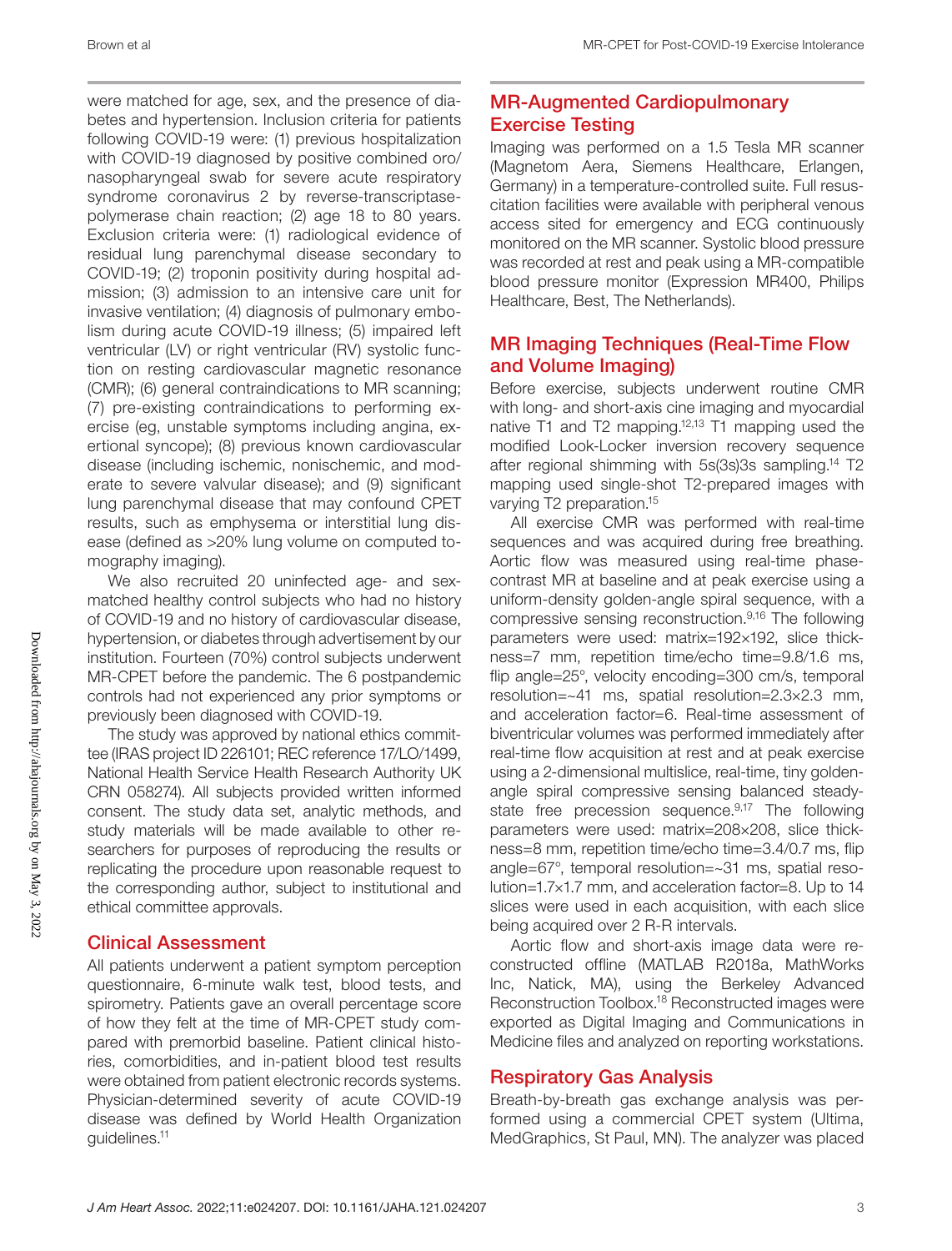in the MR control room and attached to the facemask (Hans Rudolph, Kansas City, KS) via bespoke MR-compatible sampling tubes passed through the waveguide. The sampling tubes were modified as previously described8,9 and manufacturer-tested to meet all quality control standards. Gas and flow calibrations were performed before each test and at least 30 minutes after system initiation. All measurements were taken at body temperature and ambient pressure.

## Exercise Protocol

Subjects exercised on a supine MR-compatible cycle ergometer (MR Cardiac Ergometer Pedal, Lode, Groningen, the Netherlands). Exercise workload (power measured in watts) was controlled by altering resistance depending on cadence. The exercise protocol

(Figure 1) was followed until exhaustion (peak exercise) with MR measurements performed at rest and peak and VO<sub>2</sub> measured continuously.

## Data Processing

All postprocessing of reconstructed images was performed using "in-house" plug-ins for OsiriX DICOM software version 9.0.1 (OsiriX Foundation, Geneva, Switzerland).19–21 Aortic phase-contrast MR flow data was segmented using a semiautomatic method with manual operator correction. Stroke volume (SV) was calculated by integrating the flow curve across a single R-R interval; cardiac output was given by stroke volume×heart rate (CO=SV×HR). Biventricular endocardial borders were traced manually on short-axis images at end-diastole and end-systole, identified by visual assessment of the largest and smallest cavity





A, The protocol was split in 2-minute stages. During each stage, workload was increased at 0, 30, and 60 seconds. B, Workload increments by stage. Smaller increments at the start of the protocol were designed to ensure that subjects with significant exercise intolerance were able to complete at least 2 exercise stages. C, Cumulative workload as a function of time.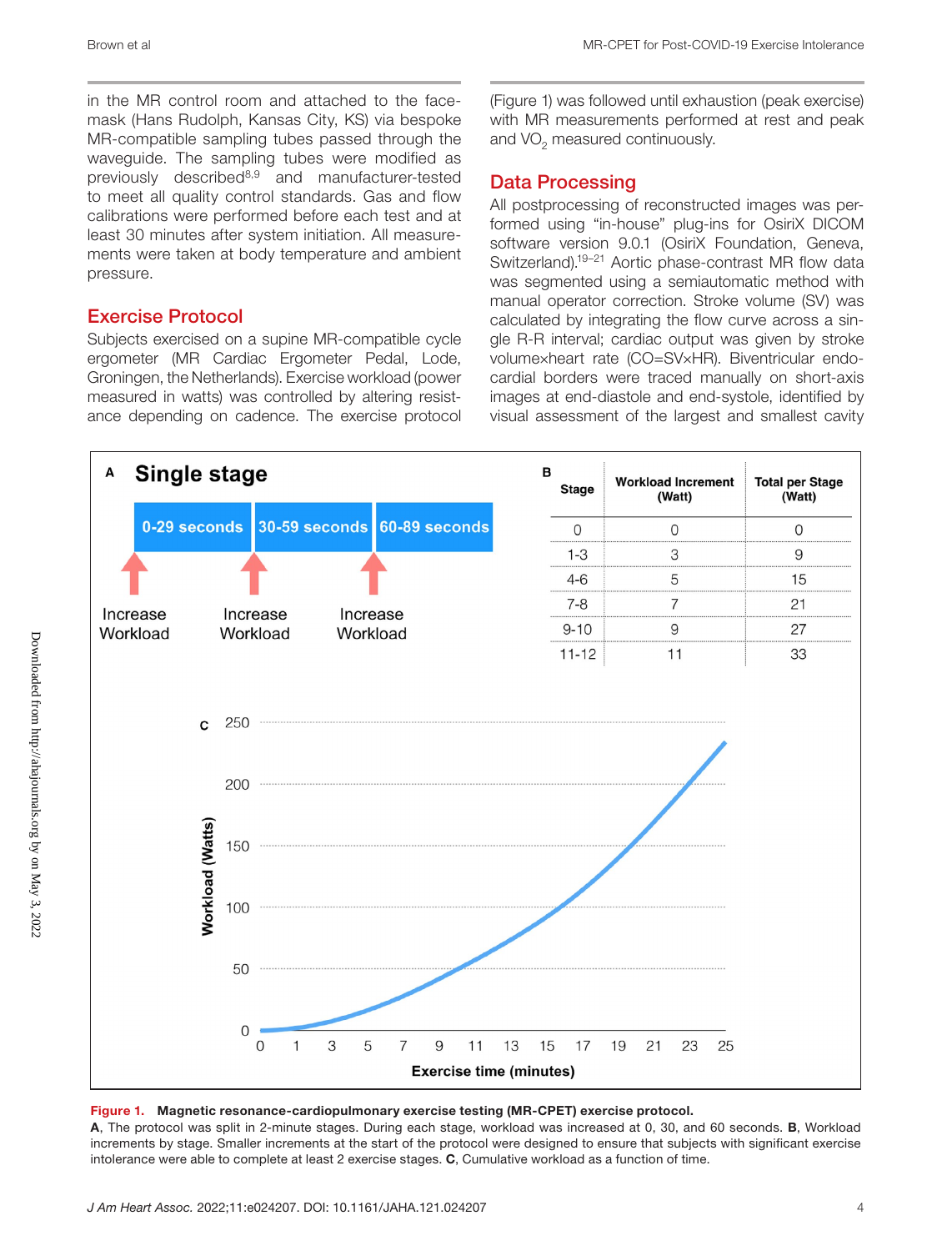areas, respectively. Biventricular SV, ejection fraction, and mass were calculated as previously described, with papillary muscles and trabeculae excluded from the blood pool.9 Postprocessing of SV data obtained by aortic phase-contrast MR flow imaging and by volumetry of cine images was performed in tandem to maintain internal consistency as suggested by Society for Cardiovascular Magnetic Resonance Task Force recommendations.22 Biatrial areas were traced on a 4-chamber cine image at end-systole. Native myocardial T1 and T2 relaxation times were measured by drawing a single region of interest within the midportion of the interventricular septum on the midcavity short-axis maps.13 All measurements were reported by an experienced clinical CMR specialist (D.K.) blinded to clinical information. All volumetric data and CO were indexed to body surface area and denoted by the suffix -i.

 $VO<sub>2</sub>$  and respiratory exchange ratio measurements were time registered to CMR data. The  $VO<sub>2</sub>$  was indexed to body weight and denoted by the prefix -i. Arteriovenous oxygen content gradient was calculated as ∆avO<sub>2</sub>=VO<sub>2</sub>/CO (using nonindexed data) at rest and peak exercise for all subjects.

#### Statistical Analysis

All statistical analysis was performed using R version 3.2.0 (R Foundation for Statistical Computing, Vienna, Austria). Data were examined for normality using the Shapiro-Wilk normality test. Descriptive statistics were expressed as mean (±SD) for normally distributed data and median (interquartile range) for non-normally distributed data. Between-group differences in demographic data, clinical metrics, and MR-CPET metrics (at rest and exercise) were assessed using either 1 way ANOVA for normal data or the Kruskal-Wallis test for non-normal data. Post hoc comparisons were performed using pairwise *t* tests (normal data) and Mann-Whitney tests (non-normal data) with Benjamini Hochberg correction for multiple comparisons. When only comparing post–COVID-19 groups, *t* tests (normal data) and Mann-Whitney tests (non-normal data) were used. Sex distribution between the groups was assessed using the chi-squared test. Correlation between metrics corrected for diagnosis was computed using multilevel Spearman's rank partial correlation coefficient. A *P* value <0.05 was considered statistically significant.

# **RESULTS**

#### Demographics and Clinical Data

There were no differences in age, sex, height, weight, or body surface area among the 3 groups and no differences in comorbidities between post–COVID-19 patient groups (Table 1). Clinical data for the post– COVID-19 groups are shown in Table 2. The only differences were significantly lower perceived functional recovery (70% of baseline [Interquartile range (IQR), 60–80] versus 98% [IQR, 90–100]; *P*<0.001) and 6-minute walk test (470±87meters versus 560±117 meters; *P*=0.009) in the COVID<sub>reduced</sub> group. There were no differences in any markers of disease severity between post–COVID-19 patient groups. There were also no significant differences in blood biomarkers at the time of MR-CPET between patient groups. However, there was a trend toward a greater length of time from discharge to MR-CPET in the COVID<sub>normal</sub> group (115 days [IQR, 96–151] versus 97 days [IQR, 80–116]; *P*=0.07).

There were no significant differences in spirometry metrics at the time of MR-CPET between the 2 post–COVID-19 patient groups. Two patients in the  $COVID_{reduced}$  group and 4 patients in the  $COVID_{normal}$ group had normal index chest radiographs. As per clinical patient follow-up protocol, they did not have follow-up chest imaging. The remaining 34(85%) patients had outpatient follow-up chest radiographs, all of which were normal.

#### Resting MR-CPET

Resting CMR metrics are shown in Table 3. The main differences in functional metrics between the 2 post-COVID-19 patient groups and controls were higher LV ejection fraction (COVID<sub>reduced</sub>  $68\% \pm 7\%$  versus

| <b>Table 1. Patient Characteristics</b> |
|-----------------------------------------|
|                                         |

|                     | Control       | <b>COVID</b> <sub>reduced</sub> | COVID <sub>normal</sub> | P value |
|---------------------|---------------|---------------------------------|-------------------------|---------|
| Age, y              | $51 + 4$      | $52 + 14$                       | $52 + 8$                | 0.98    |
| Weight, kg          | $73 + 13$     | $79 + 13$                       | $80 + 20$               | 0.23    |
| Height, m           | $1.7 \pm 0.1$ | $1.7 \pm 0.1$                   | $1.7 \pm 0.1$           | 0.87    |
| BSA, m <sup>2</sup> | $1.8 \pm 0.2$ | $1.9 + 0.2$                     | $1.9 + 0.3$             | 0.19    |
| Female, n (%)       | 12 (60)       | 11(55)                          | 11(55)                  | >0.99   |
| Diabetes, n (%)     | $\cdots$      | (5)                             | (5)                     | >0.99   |
| Hypertension, n (%) | $\cdots$      | 6(30)                           | 3(15)                   | 0.45    |

Normally distributed data displayed as mean±SD. BSA indicates body surface area; COVID<sub>normal</sub>, normal exercise capacity following COVID-19; and COVID<sub>reduced</sub>, reduced exercise capacity following COVID-19.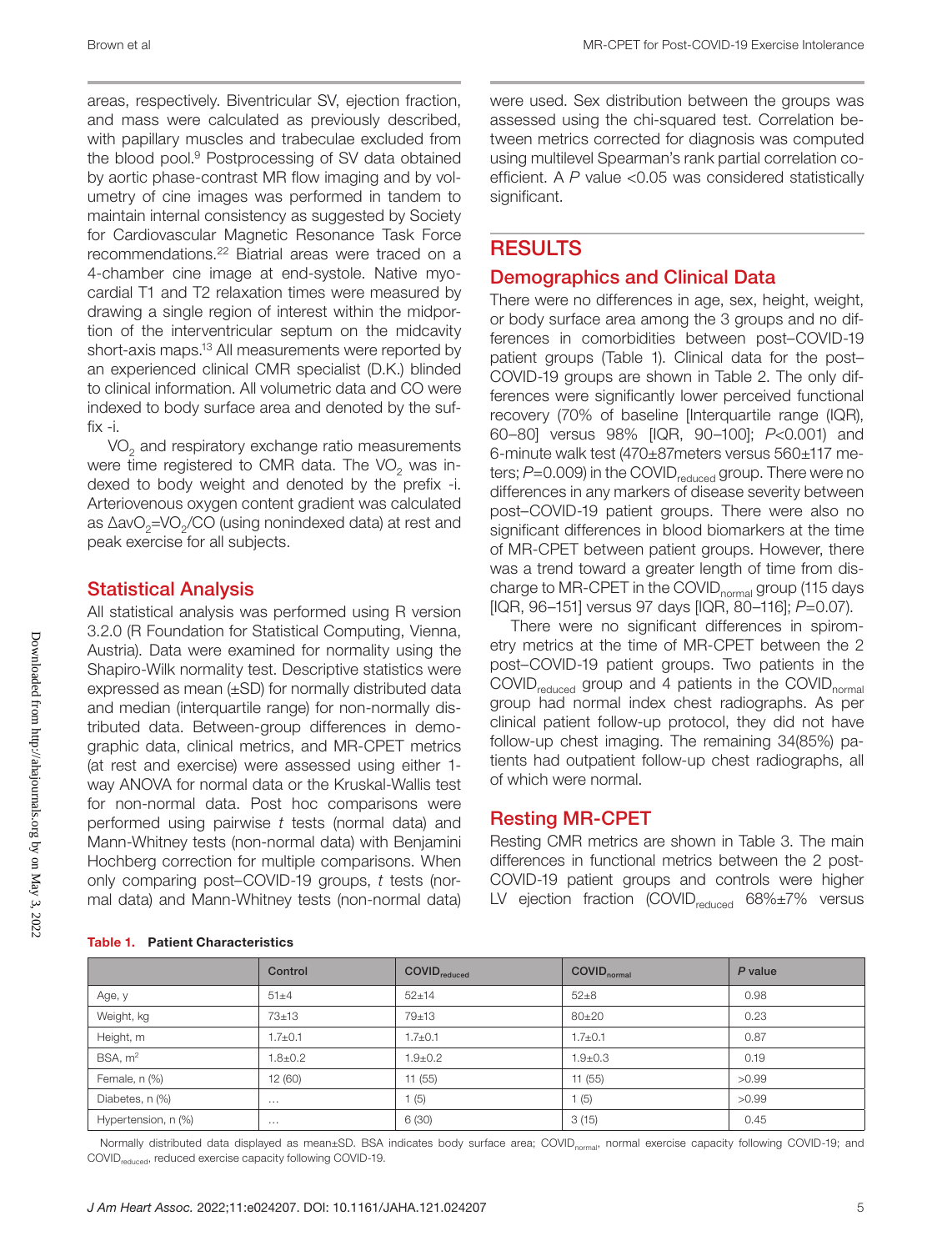| Table 2. Clinical Data for Patient Groups |  |  |  |  |
|-------------------------------------------|--|--|--|--|
|-------------------------------------------|--|--|--|--|

|                                               | <b>COVID</b> <sub>reduced</sub> | <b>COVID</b> <sub>normal</sub> | P value    |
|-----------------------------------------------|---------------------------------|--------------------------------|------------|
| Perception of<br>recovery (% of<br>normal)    | 70 (60-80)                      | 98 (90-100)                    | $< 0.001*$ |
| 6-min walk<br>distance (m)                    | $470 + 87$                      | 560+117                        | $0.0089*$  |
| Duration from<br>discharge to MR-<br>CPET (d) | 97 (80-116)                     | 115 (96-151)                   | 0.068      |
| Severity of acute COVID-19 illness            |                                 |                                |            |
| Length of<br>admission (d)                    | $3.5(1.0 - 5.2)$                | $4.0(0.8 - 5.0)$               | 0.87       |
| Severity score                                | $4.0(2.0 - 4.0)$                | $4.0(2.0 - 4.0)$               | 0.69       |
| Peak p-dimer.<br>ng/mL                        | 576 (373-1160)                  | 496<br>$(463 - 1020)$          | 0.91       |
| Peak CRP,<br>mg/L                             | 64 (21-116)                     | 45 (23-133)                    | 0.95       |
| Current investigations                        |                                 |                                |            |
| FEV <sub>1</sub> (%<br>predicted)             | 97 (91-102)                     | 93 (88-100)                    | 0.49       |
| <b>FVC (%</b><br>predicted)                   | 88 (79-93)                      | 80 (76-93)                     | 0.39       |
| Hemoglobin,<br>q/L                            | $141 + 13$                      | $137 + 16$                     | 0.42       |
| Creatinine,<br>µmol/L                         | $73 + 13$                       | $67 + 15$                      | 0.16       |
| CK, units/L                                   | $93(71 - 110)$                  | 107 (73-157)                   | 0.29       |
| NT-proBNP,<br>ng/L                            | 49 (49-122)                     | 49 (49 - 64)                   | 0.38       |

Normally distributed data displayed as mean±SD and non-normally distributed data shown as median (interquartile range). CK indicates creatine kinase; COVID<sub>normal</sub>, normal exercise capacity following COVID-19; COVID<sub>reduced</sub>, reduced exercise capacity following COVID-19; CRP, C-reactive protein; FEV<sub>1</sub>, forced expiratory volume in 1 second; FVC, forced vital capacity; MR-CPET, magnetic resonance–augmented cardiopulmonary exercise test; and NT-proBNP, N-terminal pro-B-type natriuretic peptide. \*Significant difference between post-COVID-19 patient groups.

COVIDnormal 69%±6% versus controls 61%±7%; *P*≤0.004)

and RV mass (COVID $_{reduced}$  25 $\pm$ 5 g versus COVID $_{normal}$ 27±5 g versus controls 21±6 g; *P*≤0.02). There was also higher native myocardial T1 in the COVID<sub>normal</sub> group versus controls (COVID<sub>normal</sub> 1016±25 ms versus controls 994±22ms; *P*=0.04). There were no significant group differences in systolic blood pressure , biventricular size, biatrial size, indexed SV, heart rate, indexed oxygen uptake (iVO<sub>2</sub>), or  $\Delta$ avO<sub>2</sub> at rest.

#### Exercise Feasibility

All subjects successfully completed the exercise protocol. No subjects required medical intervention. All subjects achieved maximal respiratory exchange ratio ≥1.0. Comparisons of exercise duration and peak workload are shown in Table 4. The COVID<sub>reduced</sub> group had the lowest peak workload, which was significantly different from controls (COVID<sub>reduced</sub> 79W [IQR, 65-100] versus controls 104W [IQR, 86–148]; *P*=0.01) and shortest exercise duration (COVID<sub>reduced</sub>  $13.3\pm2.8$  minutes versus controls 16.6±3.5 minutes; *P*=0.008). There were no differences in peak workload or exercise duration patients between patients with COVID<sub>normal</sub> and controls.

#### Exercise MR-CPET Metrics

MR-CPET metrics at peak exercise are shown in Table 4 and Figure 2. The COVID $_{\text{reduced}}$  group had the lowest peak iVO<sub>2</sub> (14.9 mL/min per kg [IQR, 13.1– 16.2]), significantly different from healthy controls (22.3 mL/min/kg [16.9–27.6]; *P*=0.003) and patients with COVID<sub>normal</sub> (19.1 mL/min per kg [IQR, 15.4– 23.7]; *P*=0.04). The COVID<sub>reduced</sub> group also had lower peak indexed cardiac output (COi) (4.7±1.2 L/min per  $\text{m}^2$ ) compared with controls (6.0 $\pm$ 1.2 L/min per m<sup>2</sup>;  $P=0.004$ ) and patients with COVID<sub>normal</sub> (5.7 $\pm$ 1.5 L/ min per m<sup>2</sup>; P=0.02). Lower peak COi during exercise was associated with lower indexed SV in patients with COVID<sub>reduced</sub> (39 $\pm$ 10 mL/min per m<sup>2</sup>) compared with controls (48±10 mL/min per m<sup>2</sup>; P=0.02). Patients with COVID<sub>reduced</sub> also had lower body surface area indexed LV end-diastolic volume than controls (52±11 mL/min per m2 versus 62±13 mL/min per m2 ; *P*=0.02) and a trend toward lower indexed RV end diastolic volume (52 mL/min per m2 [IQR, 50–56] versus 59 mL/min per m<sup>2</sup> [53–66]; *P*=0.1). There were no differences in peak ∆avO2, systolic blood pressure, heart rate, LV ejection fraction, or RV ejection fraction between groups.

#### Current Clinical Status and MR-CPET **Metrics**

Peak iVO2 (*r*=0.73, *P*<0.001), COi (*r*=0.41, *P*=0.008), ∆avO2 (*r*=0.46, *P*=0.003), and heart rate (*r*=0.49, *P*=0.001) all correlated with the 6-minute walk test after adjusting for diagnosis. There were no significant correlations between the 6-minute walk test and peak RV ejection fraction, LV ejection fraction, or indexed SV. There were also no significant correlations between predicted forced vital capacity or forced expiratory volume during the first second and any peak-exercise MR-CPET metrics.

#### Disease Severity and MR-CPET Metrics

There was no association between measures of acute COVID-19 illness severity (length of admission and disease severity score) and any peak exercise MR-CPET metrics. However, peak iVO<sub>2</sub> (r=0.37, P=0.02), COi (*r*=0.37, *P*=0.02) and indexed SV (*r*=0.32, *P*<0.05) all correlated with length of time from discharge to MR-CPET.

#### **DISCUSSION**

The COVID-19 pandemic has caused significant mortality and morbidity worldwide.<sup>23</sup> Following resolution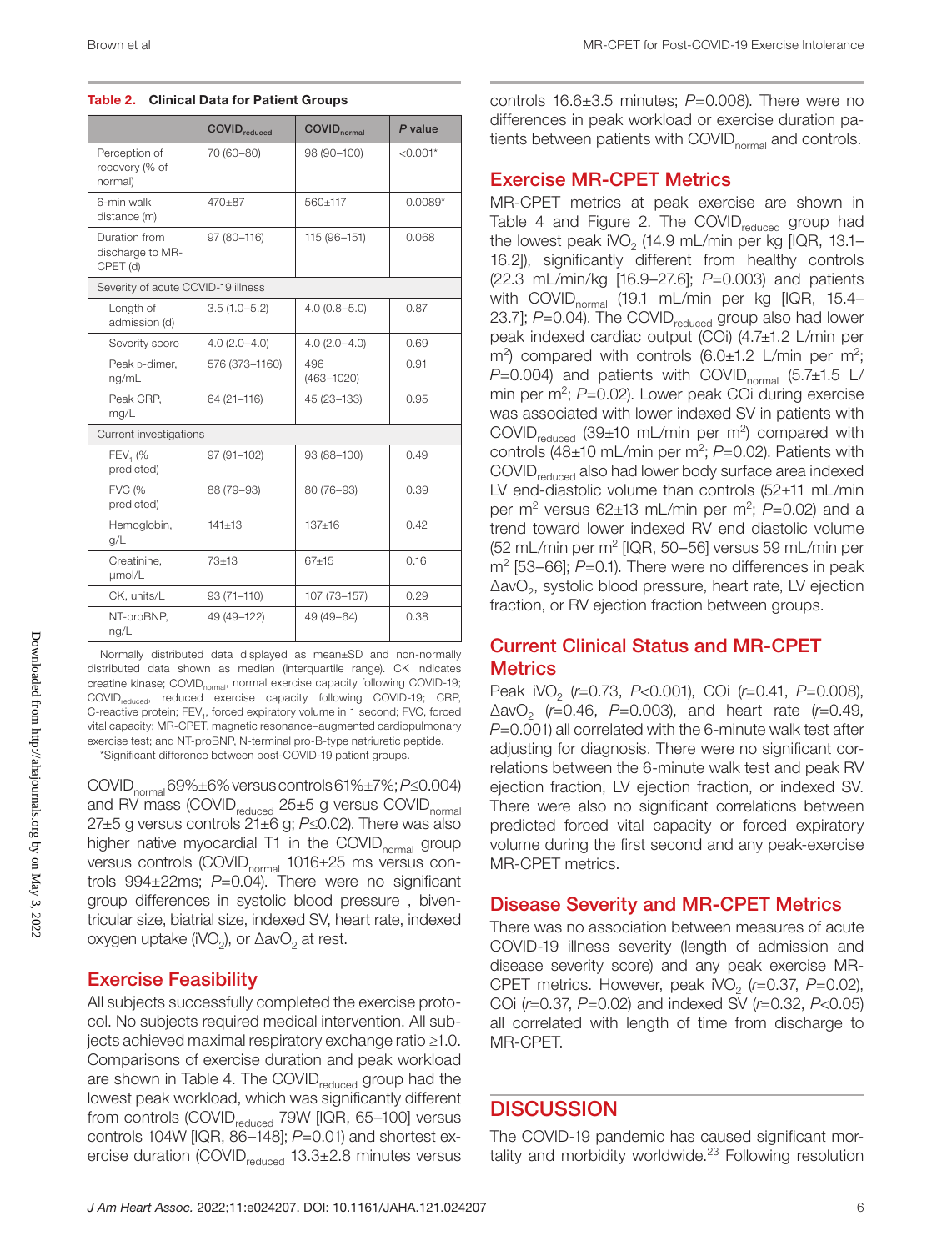#### Table 3. Resting MR-CPET Data

| Variable                                    | Control          | <b>COVID</b> <sub>reduced</sub> | <b>COVID</b> <sub>normal</sub> | $P$ value            |
|---------------------------------------------|------------------|---------------------------------|--------------------------------|----------------------|
| iVO <sub>2</sub> , mL/min per kg            | $3.2 \pm 0.5$    | $3.1 \pm 0.8$                   | $3.6 \pm 0.7$                  | 0.14                 |
| COi, L/min per m <sup>2</sup>               | $2.4(2.2 - 2.8)$ | $2.5(2.3-3.0)$                  | $2.9(2.4 - 3.2)$               | 0.14                 |
| avO <sub>2</sub> , mIO <sub>2</sub> /100 mL | $5.2 \pm 1.0$    | $4.8 \pm 1.2$                   | $5.1 \pm 0.9$                  | 0.44                 |
| SVi, mL/min per m <sup>2</sup>              | $39\pm9$         | $36\pm7$                        | $40+7$                         | 0.35                 |
| Heart rate, bpm                             | $67 + 12$        | $73 \pm 12$                     | 73±13                          | 0.21                 |
| Systolic BP, mm Hq                          | 124 (117-128)    | 128 (121-138)                   | 120 (116-126)                  | 0.24                 |
| RVEDVi, mL/m <sup>2</sup>                   | 65 (54-75)       | 59 (52-69)                      | 64 (56-69)                     | 0.52                 |
| RVESVi, mL/m <sup>2</sup>                   | $24(21-30)$      | $20(18-30)$                     | $22(20-28)$                    | 0.29                 |
| RVSVi, mL/m <sup>2</sup>                    | $38\pm9$         | 37±7                            | $40\pm8$                       | 0.48                 |
| LVEDVi, mL/m <sup>2</sup>                   | $64 + 15$        | $56 + 11$                       | $59 + 10$                      | 0.13                 |
| LVESVi, mL/m <sup>2</sup>                   | $25 \pm 7$       | $18 \pm 6^+$                    | $19{\pm}4.6^{\dagger}$         | 0.0026               |
| LVSVi, mL/m <sup>2</sup>                    | $39\pm9$         | $37\pm7$                        | $40+7$                         | 0.55                 |
| LVEF $(%)$                                  | $61\pm7$         | $68 + 7^{+}$                    | $69 \pm 6^+$                   | < 0.001              |
| RVEF (%)                                    | $58 + 7$         | $62 \pm 8$                      | $63\pm 6$                      | 0.087                |
| Septal T2, ms                               | $46(44 - 46)$    | $46(44 - 47)$                   | $46(45 - 48)$                  | 0.58                 |
| Septal T1, ms                               | $994 \pm 22$     | 1007±29                         | $1016 \pm 25$ <sup>†</sup>     | $0.045$ <sup>*</sup> |
| LV mass, $g/m^2$                            | $56 + 15$        | $54\pm9$                        | $58 + 10$                      | 0.61                 |
| RV mass, g/m <sup>2</sup>                   | $21\pm 6$        | $25 + 5^{+}$                    | $27 + 5^{+}$                   | $0.003*$             |
| LA area, cm/m <sup>2</sup>                  | $11\pm2$         | $10\pm 2$                       | $11\pm2$                       | 0.14                 |
| RA area, cm/m <sup>2</sup>                  | $11(9-12)$       | $9(8-11)$                       | $10(8-11)$                     | 0.17                 |

The *P* value is for the appropriate omnibus test. Normally distributed data displayed as mean±SD and non-normally distributed data shown as median (interquartile range). avO<sub>2</sub> indicates tissue oxygen extraction; BP, blood pressure; COi, cardiac output indexed to body surface area (BSA); COVID<sub>normal</sub>, normal exercise capacity following COVID-19; COVID<sub>reduced</sub>, reduced exercise capacity following COVID-19; iVO<sub>2</sub> oxygen consumption indexed to weight; LA, left atrial; LVEDVi, BSA indexed left ventricular end-diastolic volume; LVEF, left ventricular ejection fraction; LVESVi, BSA indexed left ventricular end-systolic volume; LVSVi, BSA indexed left ventricular stroke volume; MR-CPET, magnetic resonance-cardiopulmonary exercise testing; RA, right atrial; RVEDVi, BSA indexed right ventricular end-diastolic volume; RVEF, right ventricular ejection fraction; RVESVi, BSA indexed right ventricular end-systolic volume; RVSVi, BSA indexed right ventricular stroke volume; SVi, BSA indexed stoke volume.

\*Significant *Pvalue for the omnibus test*.

†Significant difference between controls and indicated patient groups.

of acute infection, ongoing exercise intolerance and failure to return to functional baseline are commonly described.2,3 However, many patients have no obvious causes to account for these symptoms.<sup>7</sup> We used MR-CPET to evaluate potential mechanisms of exercise limitation in patients previously hospitalized with COVID-19 and without obvious resting cardiopulmonary pathological sequelae. The main findings of this study were: (1) the COVID<sub>reduced</sub> patient group had significantly lower peak iVO<sub>2</sub> than the COVID<sub>normal</sub> group and healthy controls; (2) this was attributable to lower peak COi during exercise, resulting from a failure to augment SV; (3) there were no abnormalities in cardiac contractile reserve, lung function, or  $\Delta avO<sub>2</sub>$  to account for lower peak  $\mathsf{ivO}_2$  in COVID<sub>reduced</sub> patients; and (4) the deleterious effect on exercise capacity was unrelated to acute COVID-19 illness severity and lessened over time.

Peak  $VO<sub>2</sub>$  is an objective marker of exercise capacity that is determined by lung capacity, cardiac function, and peripheral tissue oxygen extraction. Studies have demonstrated reduced peak  $VO<sub>2</sub>$  in patients who have recovered from acute COVID-19 infection.<sup>2,24</sup> Although residual cardiovascular and pulmonary damage could explain these findings,  $3,4$  our study was designed to investigate exercise intolerance in patients without immediately attributable causes. Thus, we hoped to identify "subclinical" pathophysiology that might explain decreased exercise capacity in COVID<sub>reduced</sub> patients.

We demonstrated no differences in spirometry metrics between the 2 post–COVID-19 patient groups, implying that persistent lung damage was not the cause of exercise limitation. We also found no difference in peak ∆avO<sub>2</sub> between any of the groups, suggesting that skeletal muscle function was normal in our patients following COVID-19. This contrasts with a recent invasive CPET study that demonstrated impaired ∆avO<sub>2</sub> in a group of patients who were exercise intolerant following COVID-19.<sup>24</sup> However, there were some notable differences between the studied cohorts. First, most patients in the invasive CPET study had not been hospitalized during their acute COVID-19 illness. Second, the time from illness to examination was markedly longer in the invasive CPET study (≈11 months) compared with our medium-term follow-up cohort (≈3 months). Nevertheless, the differences suggest heterogeneity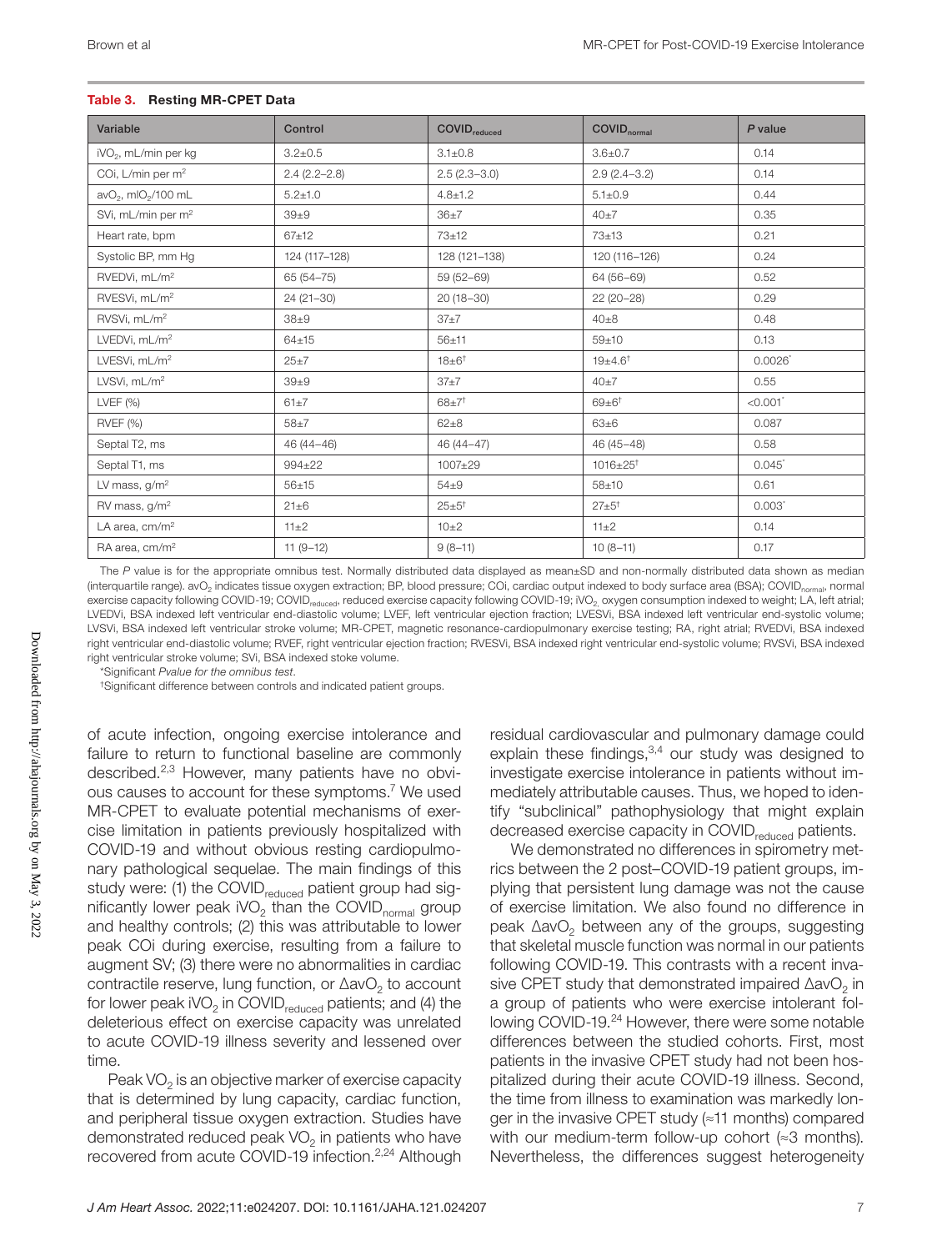#### Table 4. Exercise MR-CPET Data

| Variable                                    | Control          | <b>COVID</b> <sub>reduced</sub>  | <b>COVID</b> <sub>normal</sub> | P value              |  |
|---------------------------------------------|------------------|----------------------------------|--------------------------------|----------------------|--|
| Metrics of exercise performance             |                  |                                  |                                |                      |  |
| Exercise duration (min)                     | $16.6 \pm 3.5$   | $13.3 \pm 2.8$ <sup>†</sup>      | $15.1 \pm 3.8$                 | $0.01^*$             |  |
| Peak workload (W)                           | 104 (86-148)     | 79 (65-100) <sup>†</sup>         | 104 (71-134)                   | $0.017*$             |  |
| Maximum RER                                 | $1.6 \pm 0.2$    | $1.4 \pm 0.2$ <sup>†</sup>       | $1.5 \pm 0.2$                  | $0.043$ <sup>*</sup> |  |
| <b>MR-CPET</b> metrics                      |                  |                                  |                                |                      |  |
| iVO <sub>2</sub> , mL/min per kg            | 22.3 (16.9-27.6) | 14.9 (13.1-16.2) <sup>†, ‡</sup> | 19.1 (15.4-23.7)               | 0.0037               |  |
| COi, L/min per m <sup>2</sup>               | $6.0 \pm 1.2$    | $4.7 \pm 1.2^{\text{+}}$         | $5.7 \pm 1.5$                  | 0.0041               |  |
| avO <sub>2</sub> , mIO <sub>2</sub> /100 mL | $14.8 \pm 3.9$   | $13.5 \pm 3.4$                   | $13.8 \pm 2.8$                 | 0.46                 |  |
| SVi, mL/min per m <sup>2</sup>              | $47.7 \pm 10.4$  | $39.1 \pm 10.0^+$                | $43.2 \pm 7.4$                 | $0.02^*$             |  |
| Heart rate, bpm                             | $130+22$         | $122 \pm 22$                     | $132 \pm 24$                   | 0.35                 |  |
| Systolic BP, mm Hg                          | $145 \pm 22$     | $150 \pm 26$                     | $154 \pm 16$                   | 0.37                 |  |
| RVEDVi, mL/m <sup>2</sup>                   | $59(53-66)$      | $52(50-56)$                      | $59(48-63)$                    | 0.098                |  |
| LVEDVi, $mL/m2$                             | $62 + 13$        | $52 \pm 11^{+}$                  | $56 + 11$                      | 0.023                |  |
| LVEF $(%)$                                  | 76±8             | 74±10                            | 78±8                           | 0.31                 |  |
| <b>RVEF (%)</b>                             | 76 (69-84)       | 75 (70-79)                       | 76 (72-81)                     | 0.55                 |  |

The *P* value is for the appropriate omnibus test. Normally distributed data displayed as mean±SD and non-normally distributed data shown as median (interquartile range). avO<sub>2</sub> indicates tissue oxygen extraction; BP, blood pressure; COi, cardiac output indexed to body surface area (BSA); COVID<sub>normal</sub>, normal exercise capacity following COVID-19; COVID<sub>reduced</sub>, reduced exercise capacity following COVID-19; iVO<sub>2</sub>, oxygen consumption indexed to weight; LVEDVi, BSA indexed left ventricular end-diastolic volume; LVEF, left ventricular ejection fraction; MR-CPET, magnetic resonance-cardiopulmonary exercise testing; RER, Respiratory Exchange Ratio; RVEDVi, BSA indexed right ventricular end-diastolic volume; RVEF, right ventricular ejection fraction; and SVi, BSA indexed stoke volume.

\*Significant *P* value for the omnibus test.

†Significant difference compared with controls.

‡Significant difference between COVID patient groups.

in the pathophysiology of persistent exercise intolerance following COVID-19. This is in keeping with the finding of different exercise phenotypes in patients with postviral chronic fatigue syndrome, characterized as either low flow (with underlying low biventricular filling) or high flow (associated with impaired systemic oxygen extraction).25 Finally, while both studies use a cycle ergometer, MR-CPET is performed supine rather than conventional upright cycling. This affects exercise physiology, such as aerobic work efficiency and muscle deoxygenation response, $26,27$  and may account for some differences between study findings.

In our study, reduced  $\mathsf{iVO}_2$  in COVID<sub>reduced</sub> patients appeared to be attributable to a failure to augment CO. This was caused by an inability to increase SV during exercise, with no evidence of chronotropic incompetence. The most obvious reason for reduced SV augmentation is impaired contractile reserve. This is particularly pertinent considering the high prevalence of post–COVID-19 CMR abnormalities, including myocarditis.28 However, we excluded patients with evidence of troponin positivity during their hospital admission. It is worth noting that both patient groups had the higher resting LV ejection fraction, RV mass, and native myocardial T1. While these parameters were in keeping with reference ranges in the general population, $4.29$  the differences versus the controls indicate that the patient groups did not have completely "normal" hearts. This might represent the background health status of these

previously hospitalized patients and could possibly be suggestive of subclinical cardiovascular disease. Nevertheless, peak exercise biventricular ejection fractions were the same in all groups, and there were no differences in RV mass and T1 between the patients with and without exercise intolerance. These findings go against the idea of contractile dysfunction being the cause of reduced CO augmentation in COVID<sub>reduced</sub> patients. Another reason for failure to augment SV on exertion could be diastolic dysfunction, but the similar left atrial sizes and LV masses among all the groups make this less likely. In the absence of abnormalities of systolic or diastolic function, we propose that inadequate preload could be a remaining cause of reduced SV augmentation to consider in the COVID $_{\rm reduced}$  patient group.

Factors that control ventricular filling (not directly assessed in this study) include blood volume and venous compliance. Indeed, blood volume is one of the most important factors in maintaining ventricular filling. Blood volume depletion is known to reduce exercise capacity,<sup>30</sup> is depleted in postviral chronic fatigue syndrome, and correlates with exercise symptoms. 31,32 Furthermore, volume expansion in these patients results in improved exercise tolerance.<sup>30</sup> It is possible that similar mechanisms could occur in some patients following COVID-19, reducing ventricular filling during exercise and contributing to exercise intolerance. Similar mechanistic origins of disease would perhaps be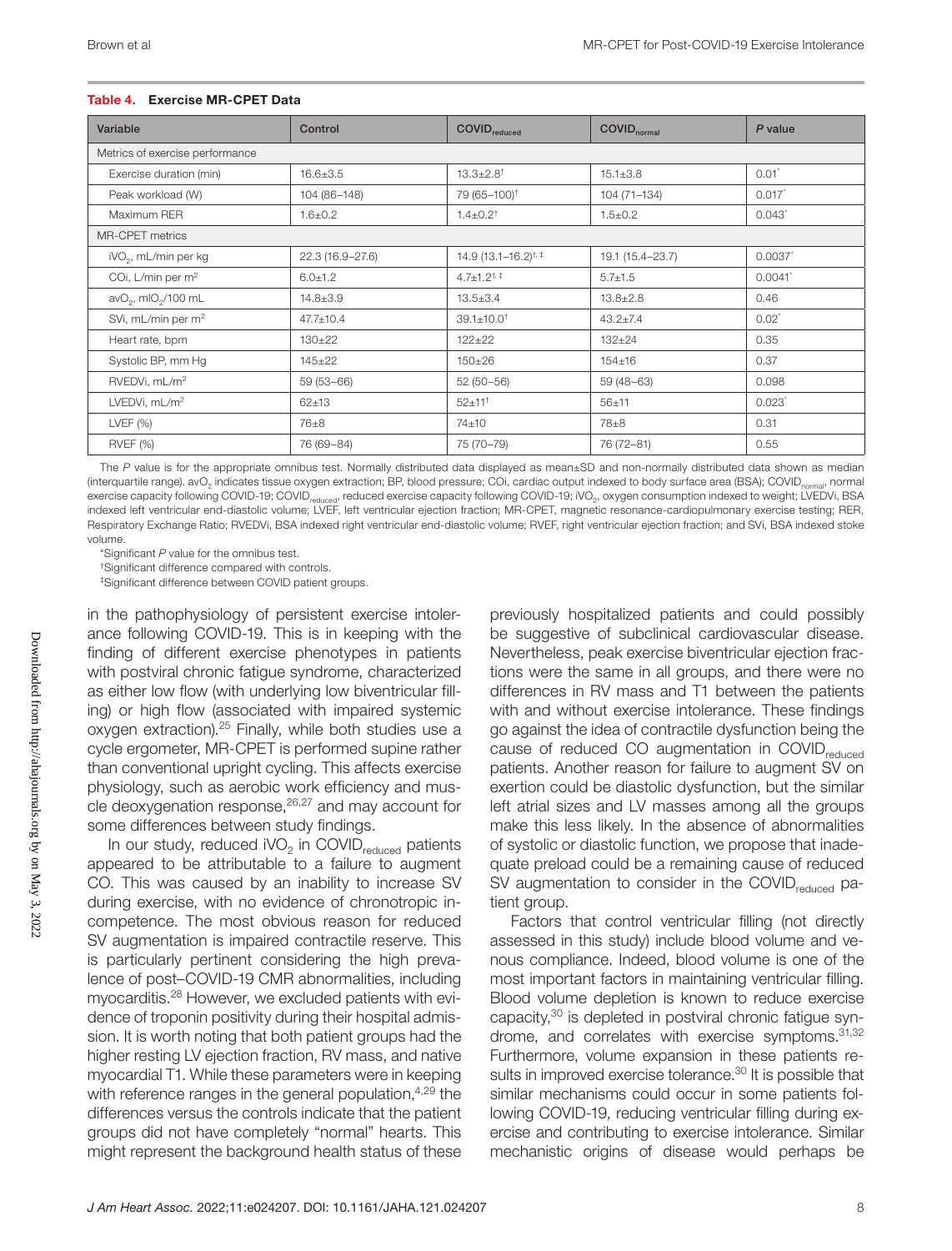

#### Figure 2. MR-CPET metrics at rest and peak exercise for each subject group.

A, Oxygen consumption indexed to weight (iVO<sub>2</sub>). B, Cardiac output indexed to body surface area (COi). C, Arteriovenous oxygen gradient (ΔavO<sub>2</sub>). D, Stroke volume indexed to body surface area (SVi). E, Left ventricular ejection fraction (LVEF). F, Right ventricular ejection fraction (RVEF). †Significant difference between the color-coded group and controls. ‡Significant difference between COVID patient groups. COVID<sub>normal</sub> indicates normal exercise capacity following COVID-19; and COVID<sub>reduced</sub>, reduced exercise capacity following COVID-19.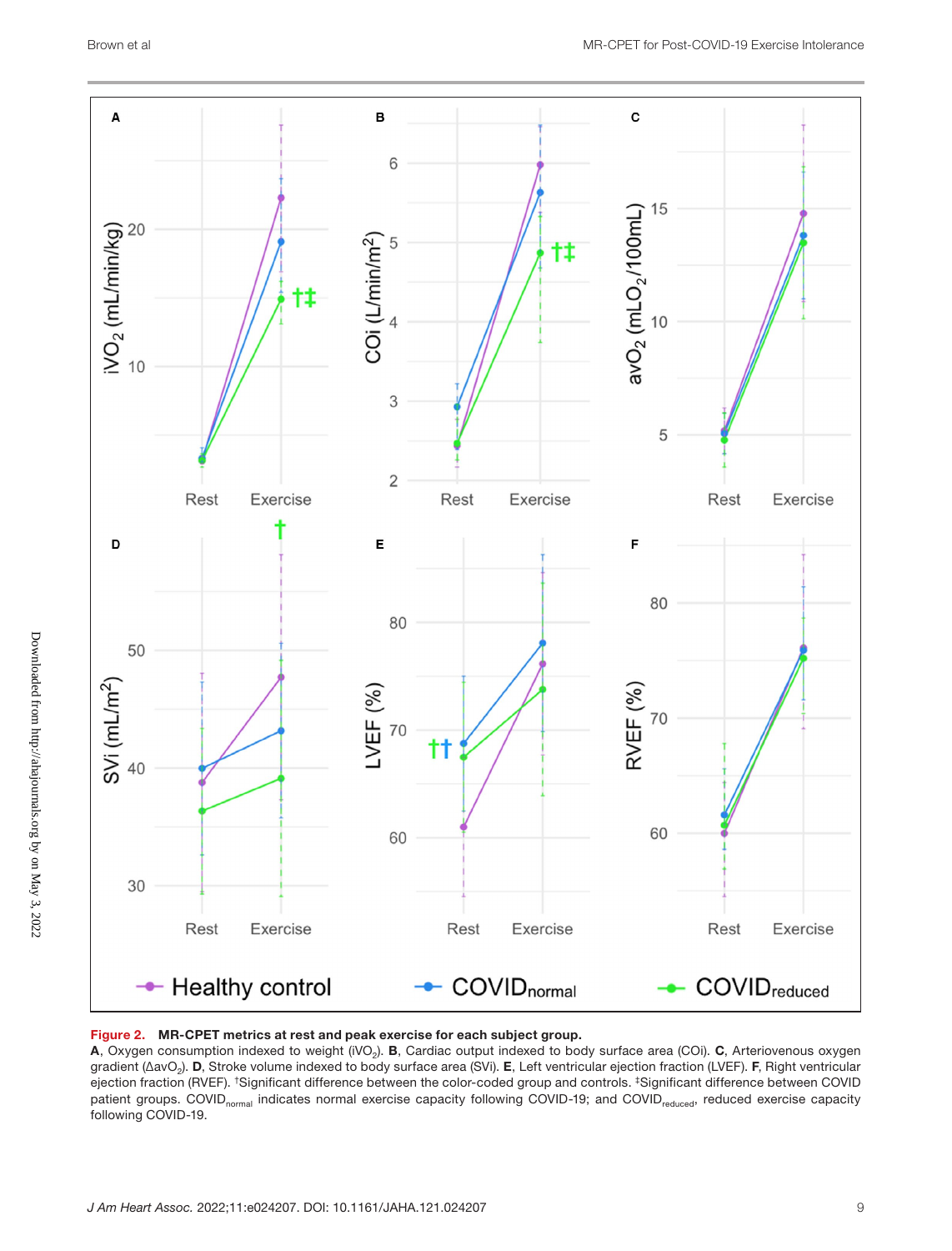unsurprising given the symptom overlap between postviral chronic fatigue syndrome and patients following COVID-19. Possible causes of reduced blood volume following COVID-19 that could be evaluated in future studies include detraining after severe illness, abnormal renal regulation of fluid balance, and reduced fluid or salt intake.<sup>33,34</sup> Although these causes require further investigation, they do raise the possibility of interventions tailored to volume expansion, such as increased hydration and salt intake. The other important contributor to preload is venous compliance, which controls the proportion of the total blood volume that is "stressed." It is stressed that blood volume that directly contributes to preload and dynamic reduction of venous compliance is required to increase preload during exercise. Venous compliance is controlled by the autonomic system, and there is some evidence of dysautonomia in patients with postviral chronic fatigue syndrome<sup>34</sup> along with small studies demonstrating dysautonomia in patients following COVID-19.35,36 Thus, an inability to dynamically reduce compliance may contribute to reduced exercise capacity in the COVID<sub>reduced</sub> group and also requires further investigation.

Irrespective of the cause of reduced SV and CO at peak exercise, we did show that exercise capacity appears to improve with time since discharge. This suggests that reduced exercise capacity following COVID-19 is not permanent and that a return to baseline is possible. Of course, this requires long-term surveillance, as well as identification of interventions that may hasten recovery. In this regard, future work should include the longitudinal serial assessment of exercise capacity over a sufficient time period to ensure adequate time for recovery (eg, at 1 year). Interestingly, we also showed no association between exercise capacity and disease severity, which is consistent with other studies of patients with previous COVID-19 infection.<sup>37</sup> This strengthens the idea that exercise intolerance is not simply the result of residual organ damage but a specific response to COVID-19 infection.

One of the unique aspects of this study is the use of MR-CPET. This technique enables simultaneous quantification of peak  $VO<sub>2</sub>$  and CO, with subsequent calculation of ∆avO<sub>2</sub>, but is dependent on real-time MR sequences. These can be challenging to use and require optimization to ensure robustness, particularly during exercise. We have previously shown that one of the most important factors in determining the reproducibility of real-time MR is spatial and temporal resolution.<sup>38</sup> Thus, we used highly accelerated spiral acquisitions, reconstructed using compressed sensing. These techniques provide spatial and temporal resolution only slightly lower than clinical sequences. We have previously validated accelerated real-time spiral sequences with compressed sensing reconstruction for assessment of aortic flow and ventricular volumes.<sup>16,17</sup> Unfortunately, validation at peak exercise with conventional gated breath-hold or respiratory averaged MR is not possible. It should also be noted that these techniques are not widely available and can be challenging to use, meaning that MR-CPET cannot be considered a clinical tool at the moment. Nevertheless, MR-CPET does allow more sophisticated investigation of pathophysiology enabling generation of important new hypotheses. Furthermore, high-resolution real-time sequences are starting to become more clinically available,<sup>39</sup> opening the possibility of MR-CPET being used as a clinical test. Of course, this will require further validation both of real-time sequences (at peak exercise) and MR-CPET in general. Simultaneous right heart catheterization and CPET (invasive CPET) is the reference standard direct method of measuring of ∆avO<sub>2</sub>.<sup>24,30</sup> Furthermore, invasive CPET can be performed using conventional metabolic carts and upright exercise ergometers, and allows traditional catheter-based estimation of CO. We have previously shown that  $VO<sub>2</sub>$  measured during MR-CPET correlates well with VO<sub>2</sub> measured during conventional CPET.<sup>8</sup> In addition, resting CO by phase-contrast MR correlates well with CO measured invasively.40 However, MR-CPET measurements of exercise CO and ∆avO<sub>2</sub> have not been directly compared with invasive CPET. This is mainly attributable to the significant difficulties in performing simultaneous MR and invasive CPET. Nevertheless, validating our novel technique is desirable, and future work should investigate a way of overcoming the logistical barriers to a direct comparison.

There are limitations of the study to consider. The COVID<sub>reduced</sub> and COVID<sub>normal</sub> groups, but not the control group, were matched for hypertension and diabetes. While this is an important limitation, it does not account for the differences in MR-CPET metrics between the 2 post–COVID-19 patient groups given their matching for these comorbidities. Furthermore, there were no differences in peak  $\text{iVO}_2$  and peak COi between the COVID<sub>normal</sub> group and healthy controls. These results suggest that the absence of comorbidity matching in the control group did not significantly affect the results. As patients with significant cardiac and respiratory diseases were excluded, we only matched post–COVID-19 patient groups by age, sex, hypertension, and diabetes. We believe that this covers most confounders of exercise capacity, but in future studies with larger recruitment, it may be beneficial to more extensively match groups. Neither of the patient groups were matched for pre–COVID-19 exercise history because of the difficulty in ascertaining accurate exercise histories. Future studies may be able to overcome this problem by excluding subjects who are unable to provide an accurate exercise history, although this does risk introducing a significant selection bias. We did not have spirometry data for our healthy control group to compare against patient groups. However, this cohort was particularly advantageous as most data were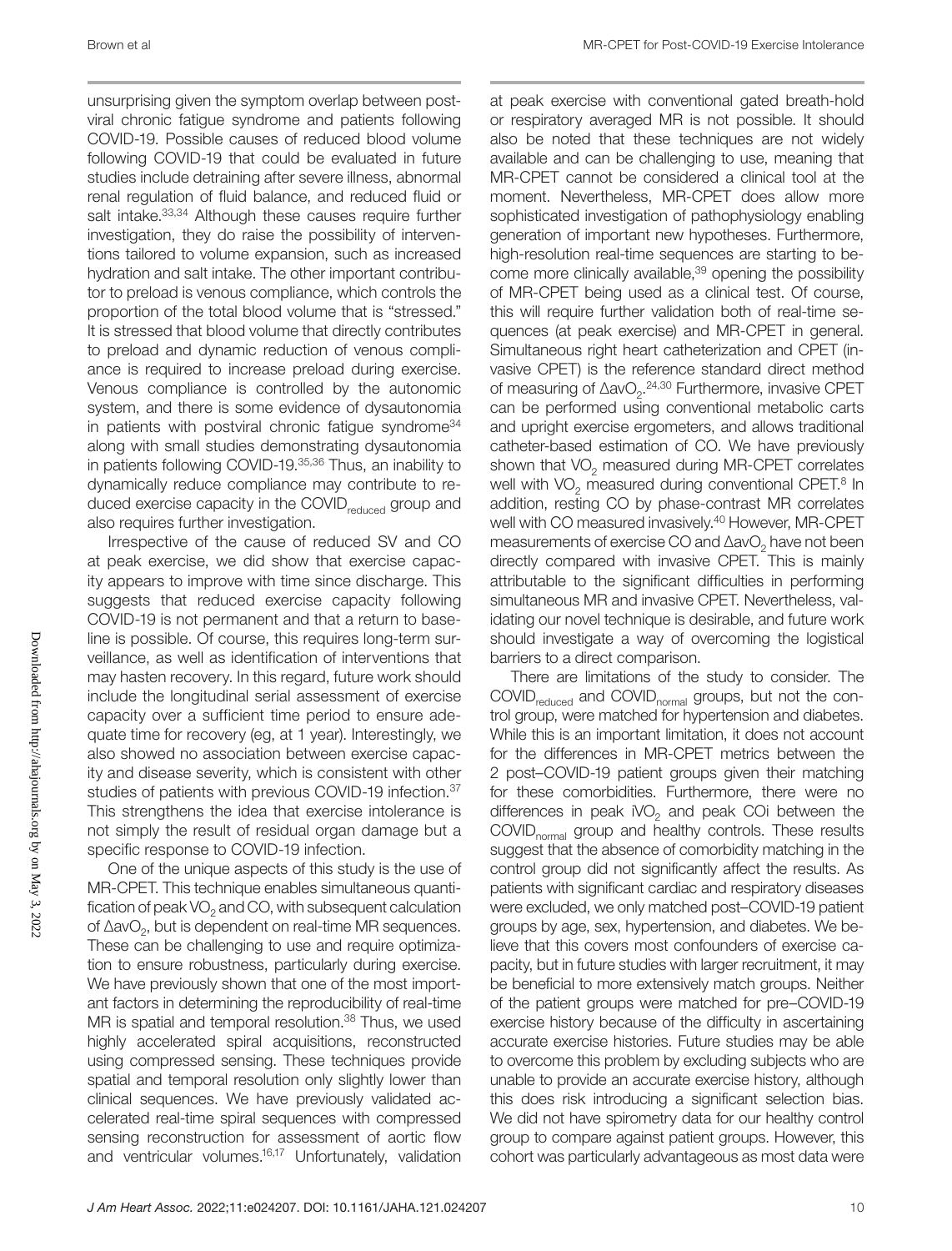acquired before the pandemic and, therefore, would not have been confounded by prior COVID-19 infection. We have presented CMR-derived data of left atrial size and LV mass but no specific measures of diastolic function, which should also be evaluated in future work. Further studies should also include the assessment of exercise capacity in response to intravenous fluid challenge, as we propose blood volume depletion as a potential cause of impaired SV augmentation.

Our MR-CPET study emphasizes the importance of SV augmentation in the normal response to exercise. There were no differences in contractile reserve, left atrial size or LV mass (suggestive of diastolic impairment), or peak afterload that could explain reduced SV augmentation in COVID<sub>reduced</sub> patients. Therefore, we propose that inadequate preload could be a possible mechanism of reduced SV augmentation and, consequently, of exercise intolerance in these patients. However, this is a hypothesis of exclusion, and larger, more statistically powered studies are required to fully understand the origin of exercise intolerance in these patients. Our data show no relationship between disease severity and peak MR-CPET metrics and, reassuringly, that abnormalities in peak MR-CPET metrics may improve with time from the acute illness. We believe that the comprehensive evaluation of unexplained dyspnea and exercise intolerance is pivotal to help correctly identify potential therapeutic targets in these patients.

#### ARTICLE INFORMATION

Received October 13, 2021; accepted February 15, 2022.

#### Affiliations

National Pulmonary Hypertension Service (J.T.B., N.K., T.K., D.S.K.), Department of Respiratory Medicine (A.S., S.M., J.G.), and Department of Cardiology (T.K., D.S.K.), Royal Free London NHS Foundation Trust, London, UK; UCL Department of Cardiac MRI, University College London (Royal Free Campus), London, United Kingdom (J.T.B., N.K., R.K.P., Y.R., N.C., T.K., M.F., D.S.K.); and Institute of Cardiovascular Science (J.T.B., N.K., N.C., J.A.S., T.K., V.M., D.S.K.) and National Amyloidosis Centre, Division of Medicine (R.K.P., Y.R., M.F.), London, UK.

#### Sources of Funding

Drs Muthurangu and Knight are supported by a British Heart Foundation Project Grant (grant number PG/17/47/32963). Dr Knight is supported by a British Heart Foundation Clinical Research Leave Fellowship (FS/ CRLF/20/23004), by the National Institute for Health Research University College London Hospitals Biomedical Research Centre, and by research funding from Johnson & Johnson. Dr Fontana is supported by a British Heart Foundation Intermediate Fellowship (FS/18/21/33447).

#### **Disclosures**

Dr Knight reports consulting fees, speaker bureau fees, and research funding from Janssen. The remaining authors have no disclosures to report.

#### **REFERENCES**

1. Chopra V, Flanders SA, O'Malley M, Malani AN, Prescott HC. Sixty-day outcomes among patients hospitalized with COVID-19. *Ann Intern Med*. 2021;174:576–578. doi: [10.7326/m20-5661](https://doi.org/10.7326/m20-5661)

- 2. Raman B, Cassar MP, Tunnicliffe EM, Filippini N, Griffanti L, Alfaro-Almagro F, Okell T, Sheerin F, Xie C, Mahmod M, et al. Medium-term effects of SARS-CoV-2 infection on multiple vital organs, exercise capacity, cognition, quality of life and mental health, post-hospital discharge. *EClinicalMedicine*. 2021;31. doi: [10.1016/j.eclinm.2020.100683](https://doi.org/10.1016/j.eclinm.2020.100683)
- 3. Huang C, Huang L, Wang Y, Li X, Ren L, Gu X, Kang L, Guo LI, Liu M, Zhou X, et al. 6-month consequences of COVID-19 in patients discharged from hospital: a cohort study. *Lancet*. 2021;397:220–232. doi: [10.1016/s0140-6736\(20\)32656-8](https://doi.org/10.1016/s0140-6736(20)32656-8)
- 4. Kotecha T, Knight DS, Razvi Y, Kumar K, Vimalesvaran K, Thornton G, Patel R, Chacko L, Brown JT, Coyle C, et al. Patterns of myocardial injury in recovered troponin-positive COVID-19 patients assessed by cardiovascular magnetic resonance. *Eur Heart J*. 2021;42:1866–1878. doi: [10.1093/eurheartj/ehab075](https://doi.org/10.1093/eurheartj/ehab075)
- 5. Poissy J, Goutay J, Caplan M, Parmentier E, Duburcq T, Lassalle F, Jeanpierre E, Rauch A, Labreuche J, Susen S. Pulmonary embolism in COVID-19 patients: awareness of an increased prevalence. *Circulation*. 2020. doi: [10.1161/circulationaha.120.047430](https://doi.org/10.1161/circulationaha.120.047430)
- 6. Nalbandian A, Sehgal K, Gupta A, Madhavan MV, McGroder C, Stevens JS, Cook JR, Nordvig AS, Shalev D, Sehrawat TS, et al. Post-acute COVID-19 syndrome. *Nat Med*. 2021;27:601–615. doi: [10.1038/s4159](https://doi.org/10.1038/s41591-021-01283-z) [1-021-01283-z](https://doi.org/10.1038/s41591-021-01283-z)
- 7. Lam GY, Befus AD, Damant RW, Ferrara G, Fuhr DP, Stickland MK, Varughese RA, Wong EY, Smith MP. Exertional intolerance and dyspnea with preserved lung function: an emerging long COVID phenotype? *Respir Res*. 2021;22:222. doi: [10.1186/s12931-021-01814-9](https://doi.org/10.1186/s12931-021-01814-9)
- 8. Barber NJ, Ako EO, Kowalik GT, Steeden JA, Pandya B, Muthurangu V. MR augmented cardiopulmonary exercise testing-a novel approach to assessing cardiovascular function. *Physiol Meas*. 2015;36:N85–N94. doi: [10.1088/0967-3334/36/5/n85](https://doi.org/10.1088/0967-3334/36/5/n85)
- Brown JT, Kotecha T, Steeden JA, Fontana M, Denton CP, Coghlan JG, Knight DS, Muthurangu V. Reduced exercise capacity in patients with systemic sclerosis is associated with lower peak tissue oxygen extraction: a cardiovascular magnetic resonance-augmented cardiopulmonary exercise study. *J Cardiovasc Magn Reson*. 2021;23:118. doi: [10.1186/s12968-021-00817-1](https://doi.org/10.1186/s12968-021-00817-1)
- 10. Mottram RF. The interrelationship of blood flow, oxygen utilization of blood and oxygen consumption of human skeletal muscle. *J Physiol*. 1958;142:314–322. doi: [10.1113/jphysiol.1958.sp006018](https://doi.org/10.1113/jphysiol.1958.sp006018)
- 11. World Health Organization. WHO R&D Blueprint: COVID-19 Therapeutic Trial Synopsis. Accessed January 28, 2021. [https://www.who.int/bluep](https://www.who.int/blueprint/priority-diseases/key-action/COVID-19_Treatment_Trial_Design_Master_Protocol_synopsis_Final_18022020.pdf) [rint/priority-diseases/key-action/COVID-19\\_Treatment\\_Trial\\_Design\\_](https://www.who.int/blueprint/priority-diseases/key-action/COVID-19_Treatment_Trial_Design_Master_Protocol_synopsis_Final_18022020.pdf) [Master\\_Protocol\\_synopsis\\_Final\\_18022020.pdf](https://www.who.int/blueprint/priority-diseases/key-action/COVID-19_Treatment_Trial_Design_Master_Protocol_synopsis_Final_18022020.pdf)
- 12. Kramer CM, Barkhausen J, Bucciarelli-Ducci C, Flamm SD, Kim RJ, Nagel E. Standardized cardiovascular magnetic resonance imaging (CMR) protocols: 2020 update. *J Cardiovasc Magn Reson*. 2020;22:17. doi: [10.1186/s12968-020-00607-1](https://doi.org/10.1186/s12968-020-00607-1)
- 13. Messroghli DR, Moon JC, Ferreira VM, Grosse-Wortmann L, He T, Kellman P, Mascherbauer J, Nezafat R, Salerno M, Schelbert EB, et al. Clinical recommendations for cardiovascular magnetic resonance mapping of T1, T2, T2\* and extracellular volume: a consensus statement by the Society for Cardiovascular Magnetic Resonance (SCMR) endorsed by the European Association for Cardiovascular Imaging (EACVI). *J Cardiovasc Magn Reson*. 2017;19:75. doi: [10.1186/s1296](https://doi.org/10.1186/s12968-017-0389-8) [8-017-0389-8](https://doi.org/10.1186/s12968-017-0389-8)
- 14. Kellman P, Hansen MS. T1-mapping in the heart: accuracy and precision. *J Cardiovasc Magn Reson*. 2014;16:2. doi: [10.1186/1532-429x-16-2](https://doi.org/10.1186/1532-429x-16-2)
- 15. Giri S, Chung YC, Merchant A, Mihai G, Rajagopalan S, Raman SV, Simonetti OP. T2 quantification for improved detection of myocardial edema. *J Cardiovasc Magn Reson*. 2009;11:56. doi: [10.1186/1532-429x-11-56](https://doi.org/10.1186/1532-429x-11-56)
- 16. Kowalik GT, Knight D, Steeden JA, Muthurangu V. Perturbed spiral realtime phase-contrast MR with compressive sensing reconstruction for assessment of flow in children. *Magn Reson Med*. 2020;83:2077–2091. doi: [10.1002/mrm.28065](https://doi.org/10.1002/mrm.28065)
- 17. Steeden JA, Kowalik GT, Tann O, Hughes M, Mortensen KH, Muthurangu V. Real-time assessment of right and left ventricular volumes and function in children using high spatiotemporal resolution spiral bSSFP with compressed sensing. *J Cardiovasc Magn Reson*. 2018;20:79. doi: [10.1186/s12968-018-0500-9](https://doi.org/10.1186/s12968-018-0500-9)
- 18. Tamir JI, Ong F, Cheng JY, Uecker M, Lustig M. *Generalized Magnetic Resonance Image Reconstruction Using the Berkeley Advanced Reconstruction Toolbox*. Sedona, AZ: ISMRM Workshop on Data Sampling & Image Reconstruction; 2016.